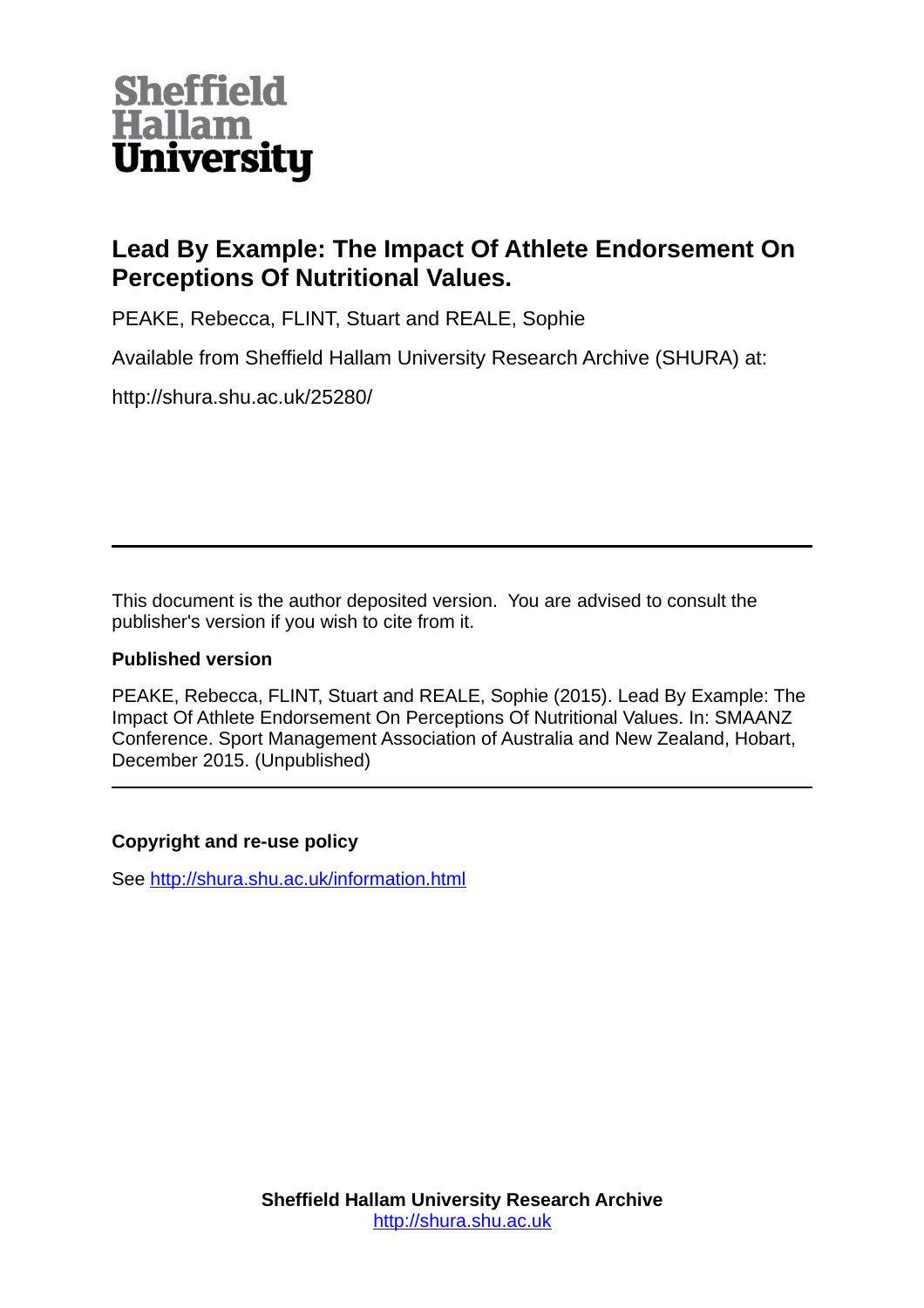## LEAD BY EXAMPLE: THE IMPACT OF ATHLETE ENDORSEMENT ON PERCEPTIONS OF NUTRITIONAL VALUES

Rebecca Peake, Sheffield Hallam University, UK (Corresponding Author [r.peake@shu.ac.uk\)](mailto:r.peake@shu.ac.uk), Dr. Stuart Flint, Sheffield Hallam University, Sophie Reale, Sheffield Hallam University

There is a prevalence of unhealthy food and drink sponsors in sport. Athlete endorsement leads to the formation of favourable brand attitudes and through positive association may contribute to the formation of favourable attitudes towards unhealthy consumption. Sponsorship often generates a positive image for the sponsor, both at the corporate and brand level (Gwinner & Eaton, 1999). Indeed, previous research (e.g., Carison & Donavan, 2008) has demonstrated that athlete endorsement can impact the effectiveness of advertising and brand recognition. Additionally, athlete endorsement can influence the attitudes formed about the brand (Kamins et al., 1989; Till, Stanley & Priluck, 2008), purchase intentions and purchase behaviour (Bush, Martin & Bush, 2004; Spry, Pappu & Cornwell, 2011). Brands Through endorsement, brands aim to emotionally connect consumers with the products and by doing so achieve their own marketing objectives (McGhee, 2012). This study aimed to examine the impact of athlete endorsement on estimates of the nutritional content of meals. Using a repeated measures design, 209 participants (78 male, 131 female) were exposed to three stimuli on three separate occasions: (1) images of meals only (control condition); (2) athlete endorsed meals; (3) and public endorsed meals. After exposure to the stimuli, participants estimated the nutritional content of the meals (calories, fat, protein, carbohydrate, saturated fat, salt, sugar, fibre). The order of the conditions was counterbalanced. Repeated measures ANOVA's were conducted to assess differences across the three conditions and in relation to the grouping variables age and BMI. Paired t-tests were used to assess perceptions based on participants' gender. Participants perceived that the meals were lower in calories, fat, saturated fat, sugar and salt in the athlete endorsed condition compared to the control and public endorsed conditions  $(P < 0.01)$ . Participants also perceived the meals to have more protein in the athlete endorsed condition compared to the control and public endorsed conditions  $(P \le 01)$ . Further analysis identified differences in the perceptions of nutritional content of food based on the variables gender, age and BMI. The findings suggest that athlete endorsement impacts the perceptions of nutritional values in food, where food is perceived to be healthier than public endorsement or no endorsement. Thus, in line with Flint et al. (2014),